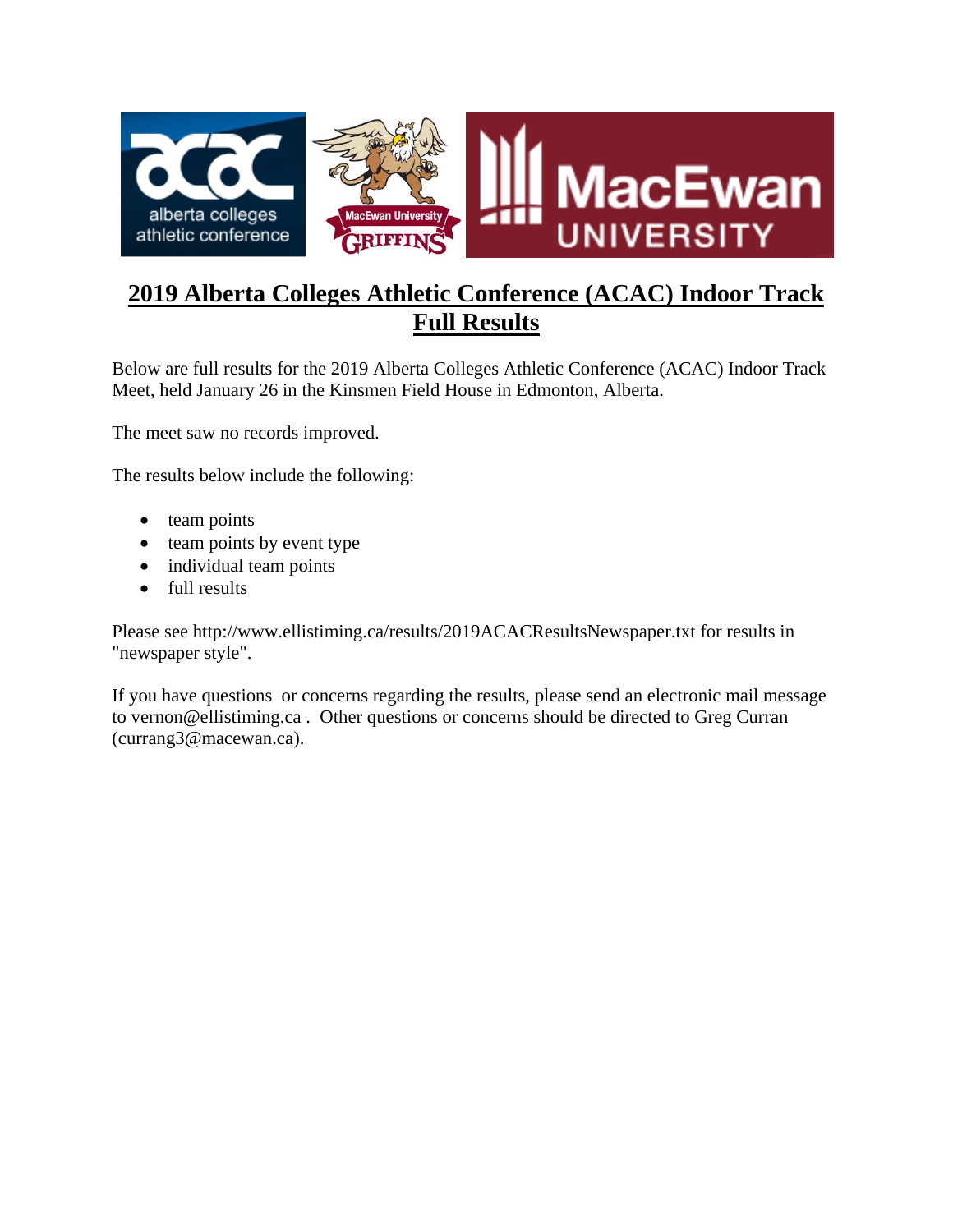**Kinsmen Field House**

## **Team Rankings - Through Event 52**

## **Combined Team Scores**

| <b>Place</b>   | Team                           |             | <b>Points</b>          |
|----------------|--------------------------------|-------------|------------------------|
|                | MacEwan University             | <b>MACU</b> | 142                    |
| $\overline{2}$ | Red Deer College               | <b>REDC</b> | 101                    |
| 3              | Concordia University           | <b>CUE</b>  | 61                     |
| 4              | Grande Prairie RegionalCollege | <b>GPRC</b> | 57                     |
| 5              | Lethbridge Kodiaks             | <b>KODI</b> | 40                     |
| 6              | Sait Trojans                   | <b>TROJ</b> | 32                     |
| 7              | <b>MAC Track</b>               | <b>MACT</b> |                        |
| 8              | Sait                           | <b>SAIT</b> |                        |
| 9              | U Alberta Augustana            | <b>UOAA</b> |                        |
|                |                                |             | 443.00<br><b>Total</b> |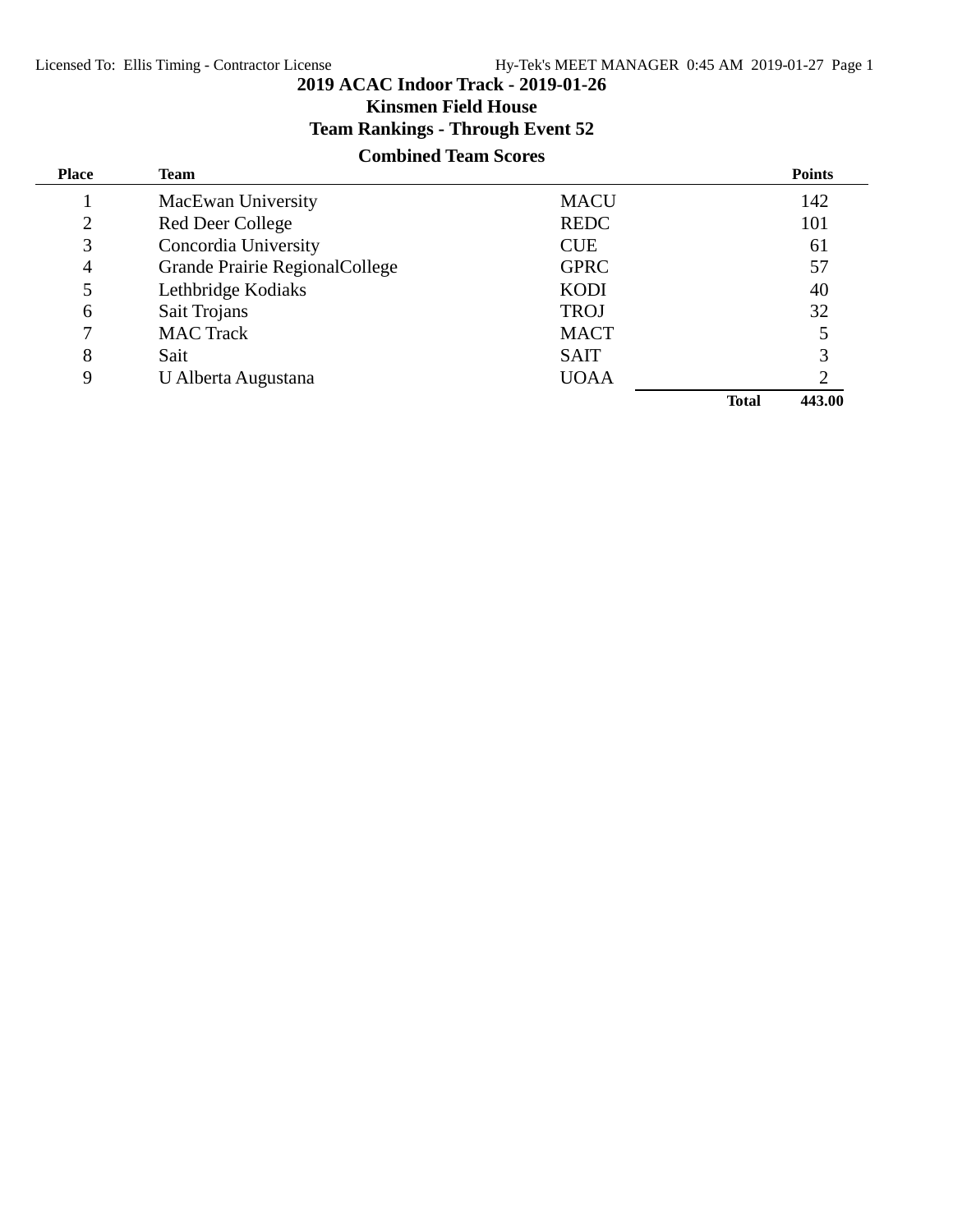**Kinsmen Field House**

## **Team Rankings - Through Event 52**

## **Female Team Scores**

| <b>Place</b>   | Team                           |             |              | <b>Points</b> |
|----------------|--------------------------------|-------------|--------------|---------------|
|                | MacEwan University             | <b>MACU</b> |              | 87            |
| $\overline{2}$ | Red Deer College               | <b>REDC</b> |              | 47            |
| 3              | Concordia University           | <b>CUE</b>  |              | 33            |
| 4              | Grande Prairie RegionalCollege | <b>GPRC</b> |              | 22            |
| 5              | Lethbridge Kodiaks             | <b>KODI</b> |              | 16            |
| 6              | Sait Trojans                   | <b>TROJ</b> |              | 6             |
|                | <b>MAC</b> Track               | <b>MACT</b> |              |               |
| 8              | U Alberta Augustana            | <b>UOAA</b> |              |               |
|                |                                |             | <b>Total</b> | 218.00        |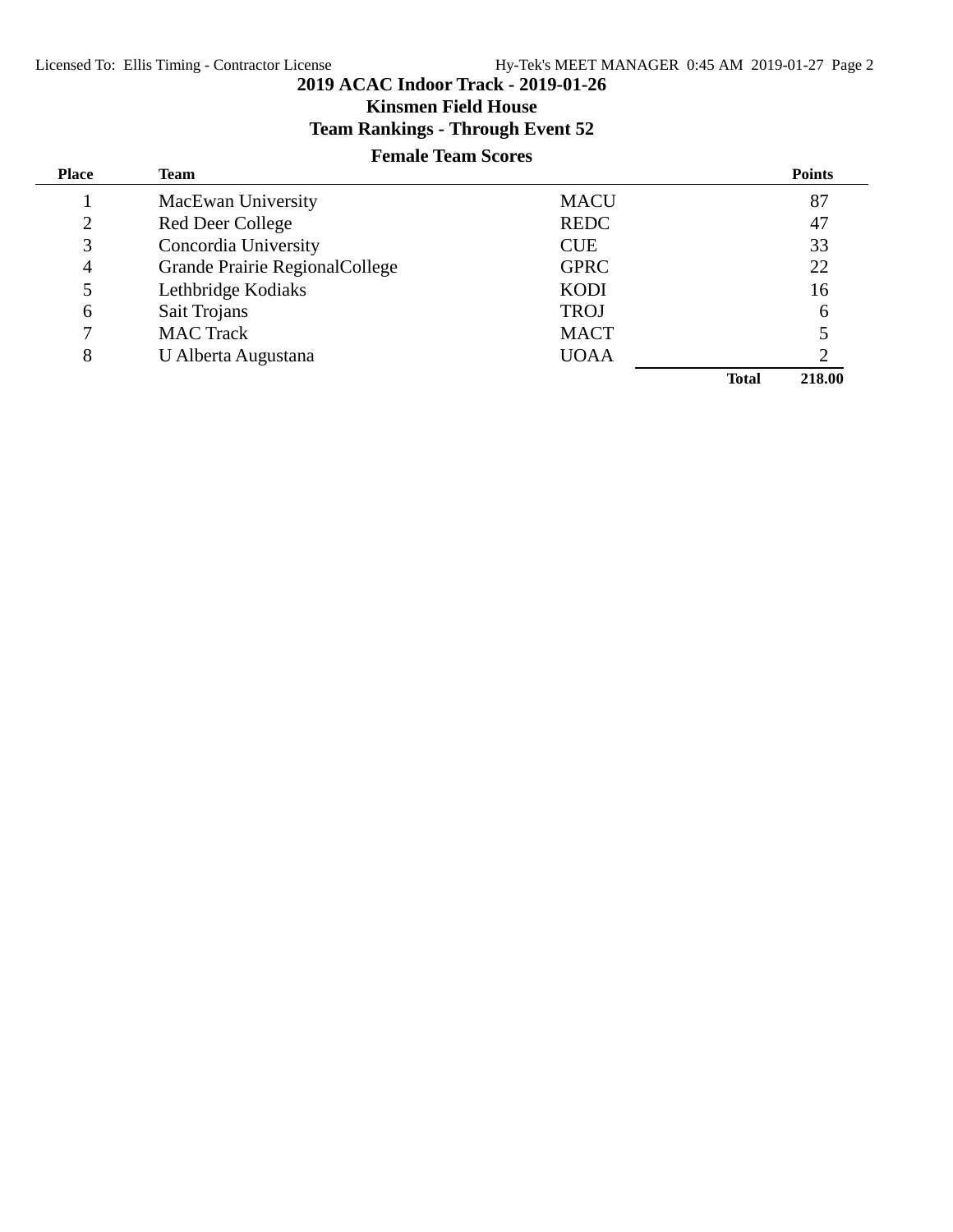**Kinsmen Field House**

## **Team Rankings - Through Event 52**

## **Male Team Scores**

| <b>Place</b>   | Team                           |             |              | <b>Points</b> |
|----------------|--------------------------------|-------------|--------------|---------------|
|                | MacEwan University             | <b>MACU</b> |              | 55            |
| $\overline{2}$ | Red Deer College               | <b>REDC</b> |              | 54            |
| 3              | Grande Prairie RegionalCollege | <b>GPRC</b> |              | 35            |
| 4              | Concordia University           | <b>CUE</b>  |              | 28            |
| 5              | Sait Trojans                   | <b>TROJ</b> |              | 26            |
| 6              | Lethbridge Kodiaks             | <b>KODI</b> |              | 24            |
| $\tau$         | Sait                           | <b>SAIT</b> |              |               |
|                |                                |             | <b>Total</b> | 225.00        |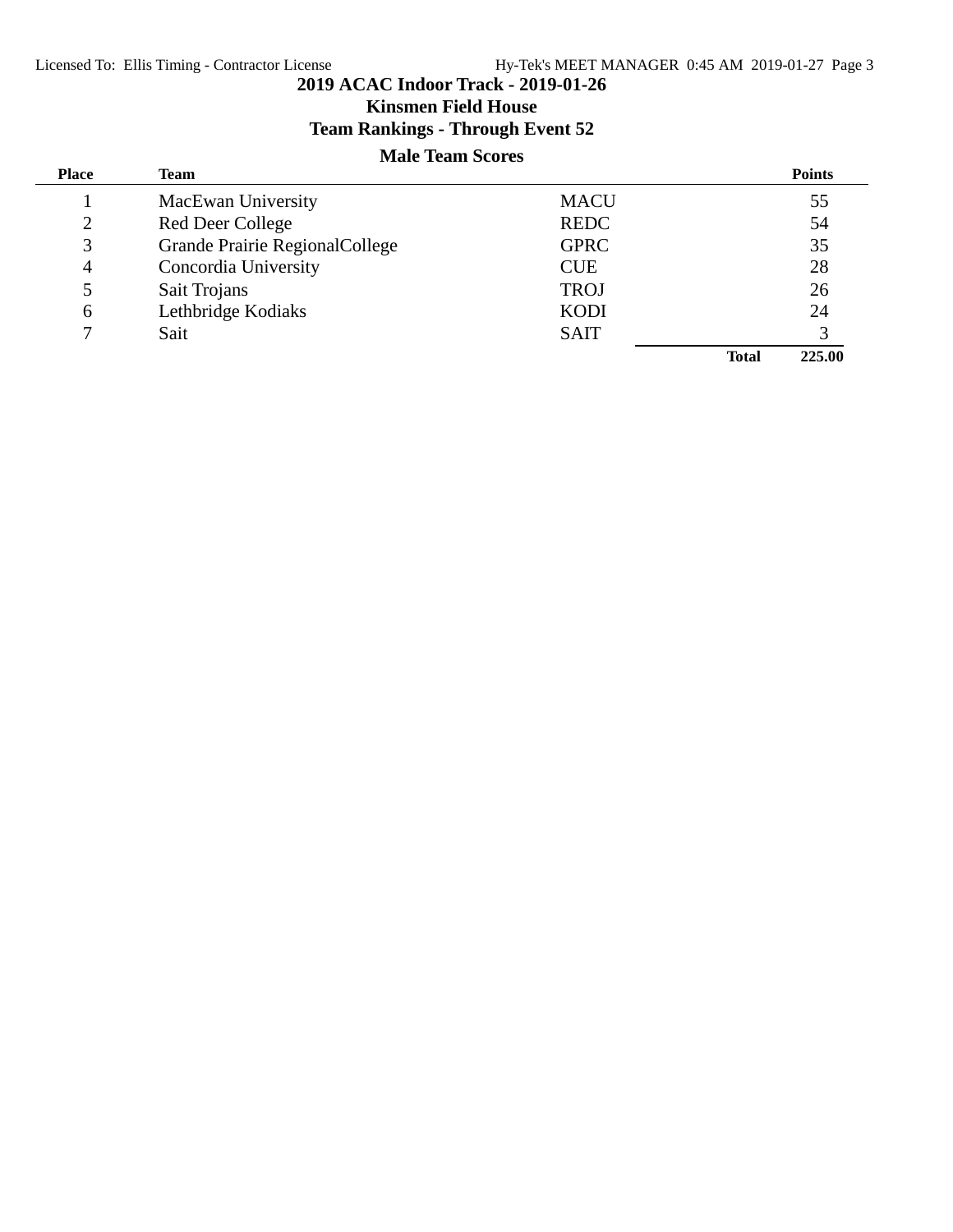## **Team Rankings - Through Event 52 Combined Team Scores Place Team Points Sprints Distance Hurdles Relays Field Events Combined** 1 MacEwan University 142 31 91 0 20 0 0 2 Red Deer College 101 22 65 0 14 0 0 3 Concordia University 61 12 41 0 8 0 0 4 Grande Prairie Regional 57 4 39 0 14 0 0 5 Lethbridge Kodiaks 40 4 26 0 10 0 0 6 Sait Trojans 32 2 30 0 0 0 0 7 MAC Track 5 0 5 0 0 0 0 0 8 Sait 3 0 0 0 3 0 0 9 U Alberta Augustana  $\begin{array}{ccccccc} 2 & 0 & 2 & 0 & 0 & 0 \end{array}$ **Total 443.00 75.00 299.00 0.00 69.00 0.00 0.00**

**Kinsmen Field House**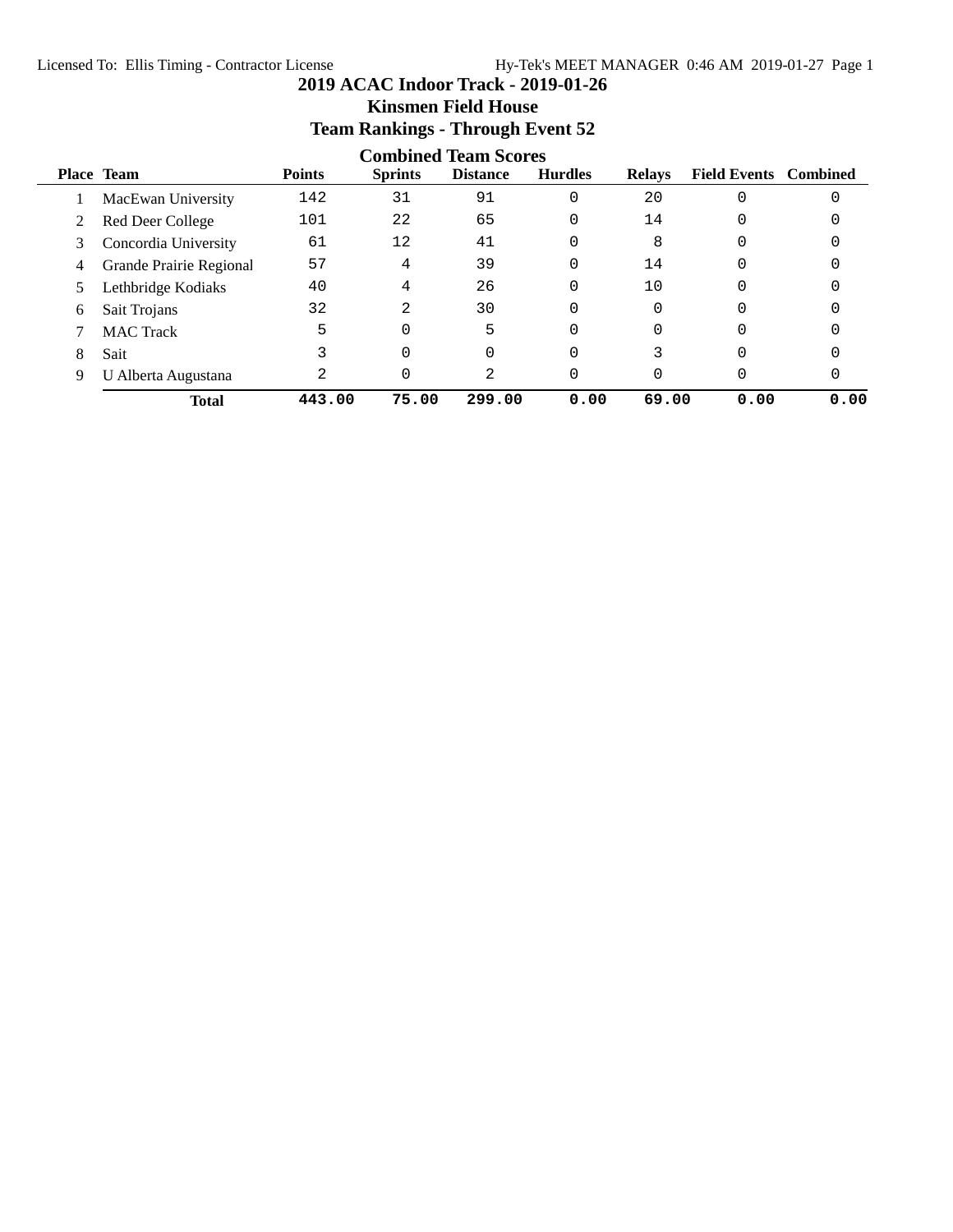## **2019 ACAC Indoor Track - 2019-01-26 Kinsmen Field House Team Rankings - Through Event 52**

|   | <b>Female Team Scores</b> |               |                |                 |                |               |                              |      |
|---|---------------------------|---------------|----------------|-----------------|----------------|---------------|------------------------------|------|
|   | <b>Place Team</b>         | <b>Points</b> | <b>Sprints</b> | <b>Distance</b> | <b>Hurdles</b> | <b>Relays</b> | <b>Field Events</b> Combined |      |
|   | MacEwan University        | 87            | 13             | 64              | 0              | 10            |                              |      |
| 2 | Red Deer College          | 47            | 14             | 25              | 0              | 8             |                              |      |
| 3 | Concordia University      | 33            | 6              | 23              | 0              | 4             |                              |      |
| 4 | Grande Prairie Regional   | 22            |                | 13              | 0              | 6             |                              |      |
|   | Lethbridge Kodiaks        | 16            | 0              | 11              | 0              | 5             |                              |      |
| 6 | Sait Trojans              | 6             | 0              | 6               | 0              |               |                              |      |
|   | <b>MAC</b> Track          | 5             | 0              | 5               | 0              |               |                              |      |
| 8 | U Alberta Augustana       | 2             | 0              | 2               |                |               |                              |      |
|   | <b>Total</b>              | 218.00        | 36.00          | 149.00          | 0.00           | 33.00         | 0.00                         | 0.00 |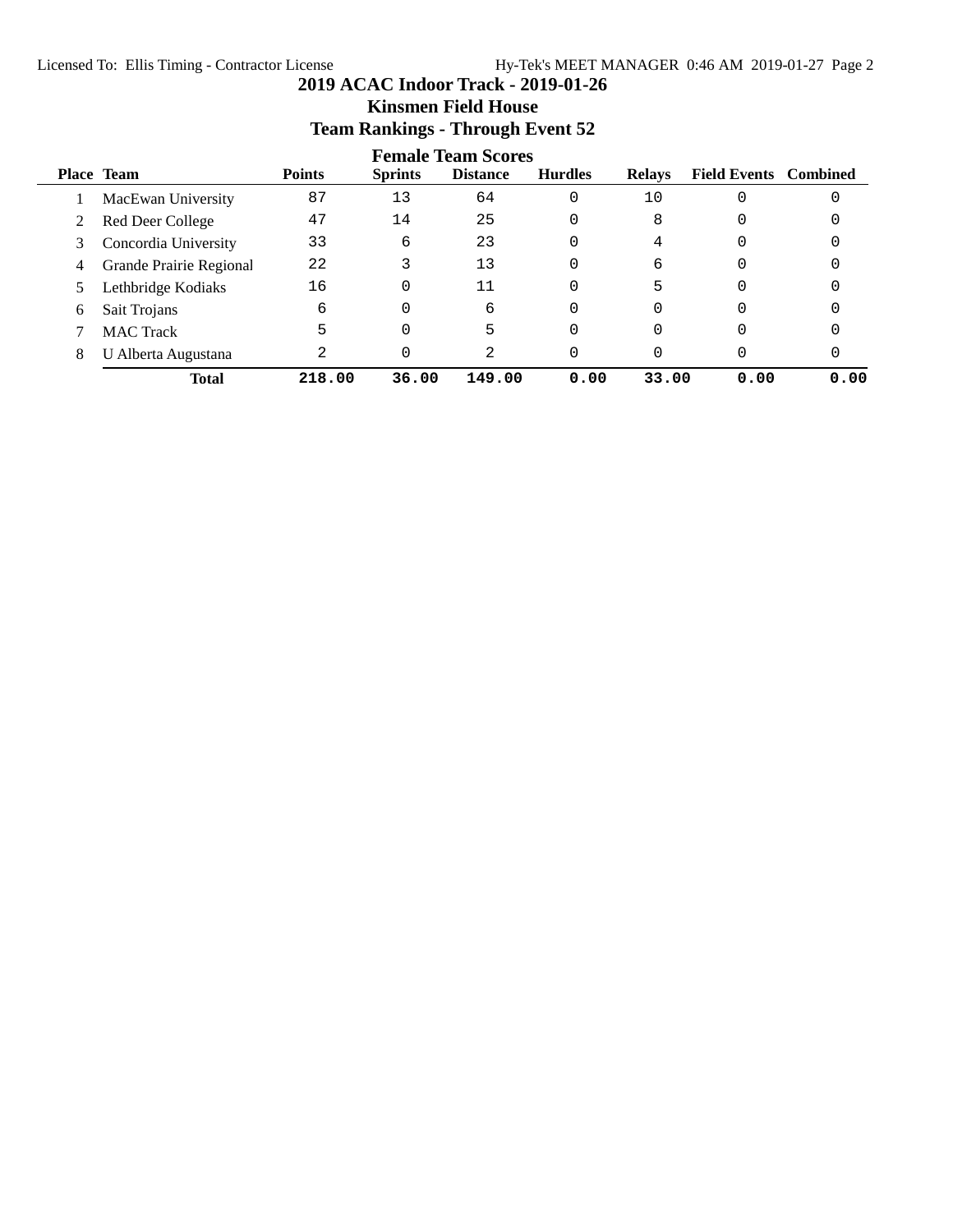## **2019 ACAC Indoor Track - 2019-01-26 Kinsmen Field House Team Rankings - Through Event 52**

|   |                         |               |                | <b>Male Team Scores</b> |                |               |                              |      |
|---|-------------------------|---------------|----------------|-------------------------|----------------|---------------|------------------------------|------|
|   | <b>Place Team</b>       | <b>Points</b> | <b>Sprints</b> | <b>Distance</b>         | <b>Hurdles</b> | <b>Relays</b> | <b>Field Events</b> Combined |      |
|   | MacEwan University      | 55            | 18             | 27                      | 0              | 10            | 0                            |      |
|   | Red Deer College        | 54            | 8              | 40                      | 0              | 6             | 0                            |      |
| 3 | Grande Prairie Regional | 35            |                | 26                      |                | 8             | 0                            |      |
| 4 | Concordia University    | 28            | 6              | 18                      | 0              | 4             | 0                            |      |
|   | Sait Trojans            | 26            | 2              | 24                      | 0              | 0             | 0                            |      |
| 6 | Lethbridge Kodiaks      | 24            | 4              | 15                      |                | 5             | 0                            |      |
|   | Sait                    |               |                |                         |                | 3             | 0                            |      |
|   | <b>Total</b>            | 225.00        | 39.00          | 150.00                  | 0.00           | 36.00         | 0.00                         | 0.00 |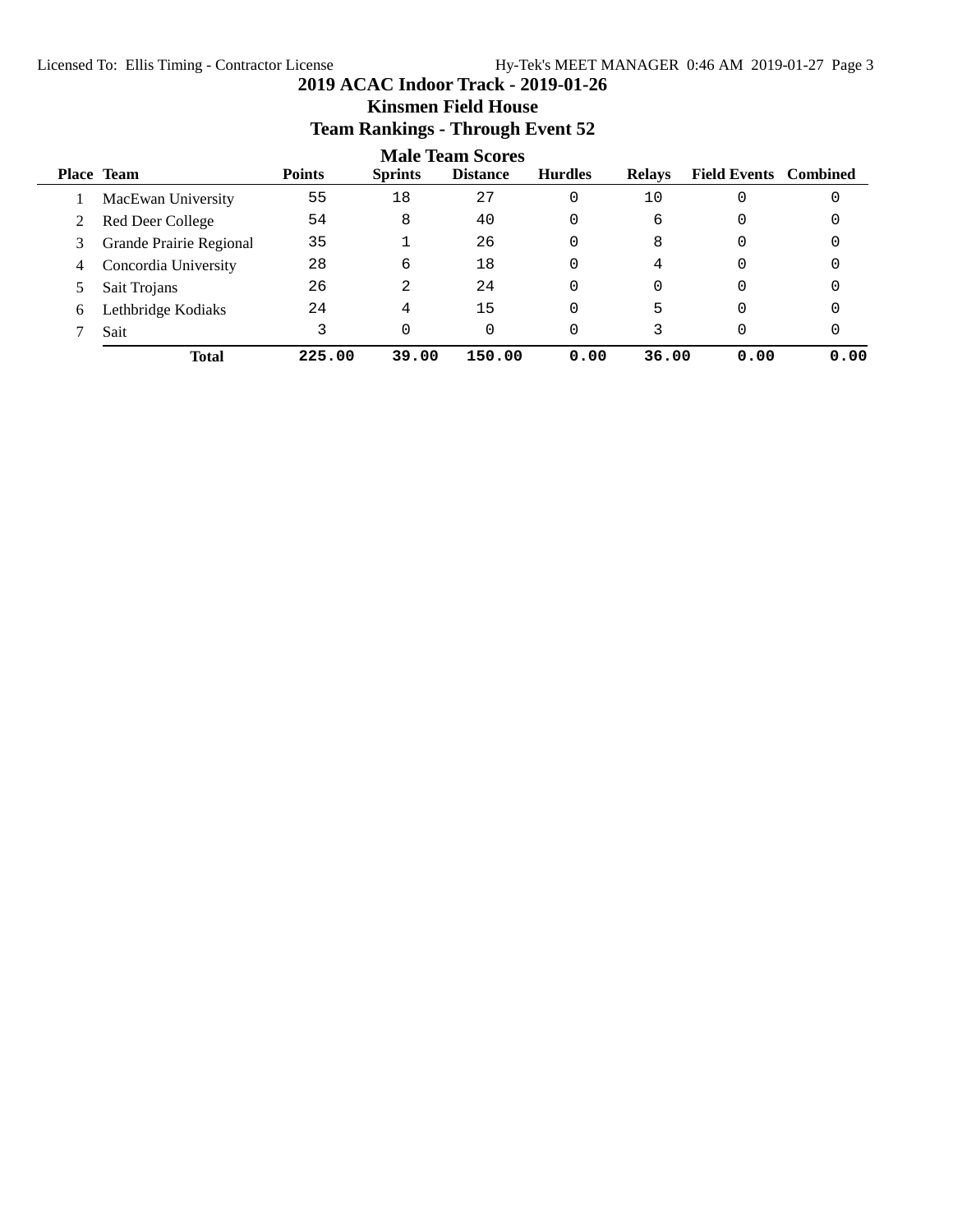**Kinsmen Field House**

## **Individual Rankings - Through Event 52**

## **Female - Individual Scores**

| 95<br>MacEwan University<br>1 Ember Large                                                    | 20 |
|----------------------------------------------------------------------------------------------|----|
|                                                                                              |    |
| 600 Run<br>1000 Run<br>10<br>10                                                              |    |
| Emma Steele<br>MacEwan University<br>2<br>00                                                 | 18 |
| 1500 Run<br>3000 Run<br>8<br>10                                                              |    |
| MacEwan University<br>2 Ashley Tymkow<br>00<br>3000 Run<br>10<br>1500 Run<br>8               | 18 |
| 4 Shaunice Burgers<br>MacEwan University<br>19                                               | 16 |
| 300 Dash<br>600 Run<br>8<br>8                                                                |    |
| <b>Jill Stewart</b><br><b>Red Deer College</b><br>98<br>5                                    | 12 |
| 1000 Run<br>3000 Run<br>6<br>6                                                               |    |
| Mienna Staroslieski<br>Concordia University<br>98<br>5                                       | 12 |
| 300 Dash<br>6<br>600 Run<br>6                                                                |    |
| 7 Shayla Sklaruk<br><b>Red Deer College</b><br>99<br>300 Dash<br>10                          | 10 |
| 8 Ana Zulic<br>Concordia University<br>97                                                    | 9  |
| 1500 Run<br>5<br>1000 Run<br>4                                                               |    |
| 9 Anna Van Der Giessen<br>Grande Prairie RegionalCollege<br>99                               | 8  |
| 1000 Run<br>8                                                                                |    |
| Lauren Pasiuk<br><b>Red Deer College</b><br>9<br>$00\,$                                      | 8  |
| 600 Run<br>300 Dash<br>4<br>4                                                                |    |
| 11 Caitlin Debree<br>00<br><b>Red Deer College</b>                                           | 6  |
| 1500 Run<br>1000 Run<br>2<br>$\overline{4}$<br>11 Brooklyn Vogel<br>98<br>Lethbridge Kodiaks | 6  |
| 600 Run<br>3<br>1000 Run<br>3                                                                |    |
| 11 Amanda Vocke<br>Sait Trojans<br>96                                                        | 6  |
| 1500 Run<br>6                                                                                |    |
| 14 Elise Nawrocki<br>Concordia University<br>97                                              | 5  |
| 3000 Run<br>5                                                                                |    |
| 14 Maria Houle<br>Grande Prairie RegionalCollege<br>91<br>600 Run                            | 5  |
| 5<br><b>MAC Track</b><br>14 Avery Linn<br>02                                                 | 5  |
| 1000 Run<br>5                                                                                |    |
| 14 Bailey Stang<br>MacEwan University<br>00                                                  | 5  |
| 300 Dash<br>5                                                                                |    |
| Lethbridge Kodiaks<br>18 Rebecca Sweeney<br>99                                               | 4  |
| 3000 Run                                                                                     |    |
| 19 Bailey Trocolli-Hughes<br>Concordia University<br>98<br>1500 Run<br>1000 Run<br>2<br>1    | 3  |
| 19 Mackenzie Spinks<br><b>Red Deer College</b><br>00                                         | 3  |
| 1500 Run<br>3                                                                                |    |
| 19 Brittney Duvall<br>Grande Prairie RegionalCollege<br>98                                   | 3  |
| 300 Dash<br>3                                                                                |    |
| 22 Lina Lim<br>U Alberta Augustana<br>97                                                     | 2  |
| 600 Run<br>2                                                                                 |    |
| Lethbridge Kodiaks<br>23 Vildana Rekic<br>99<br>1500 Run                                     | 1  |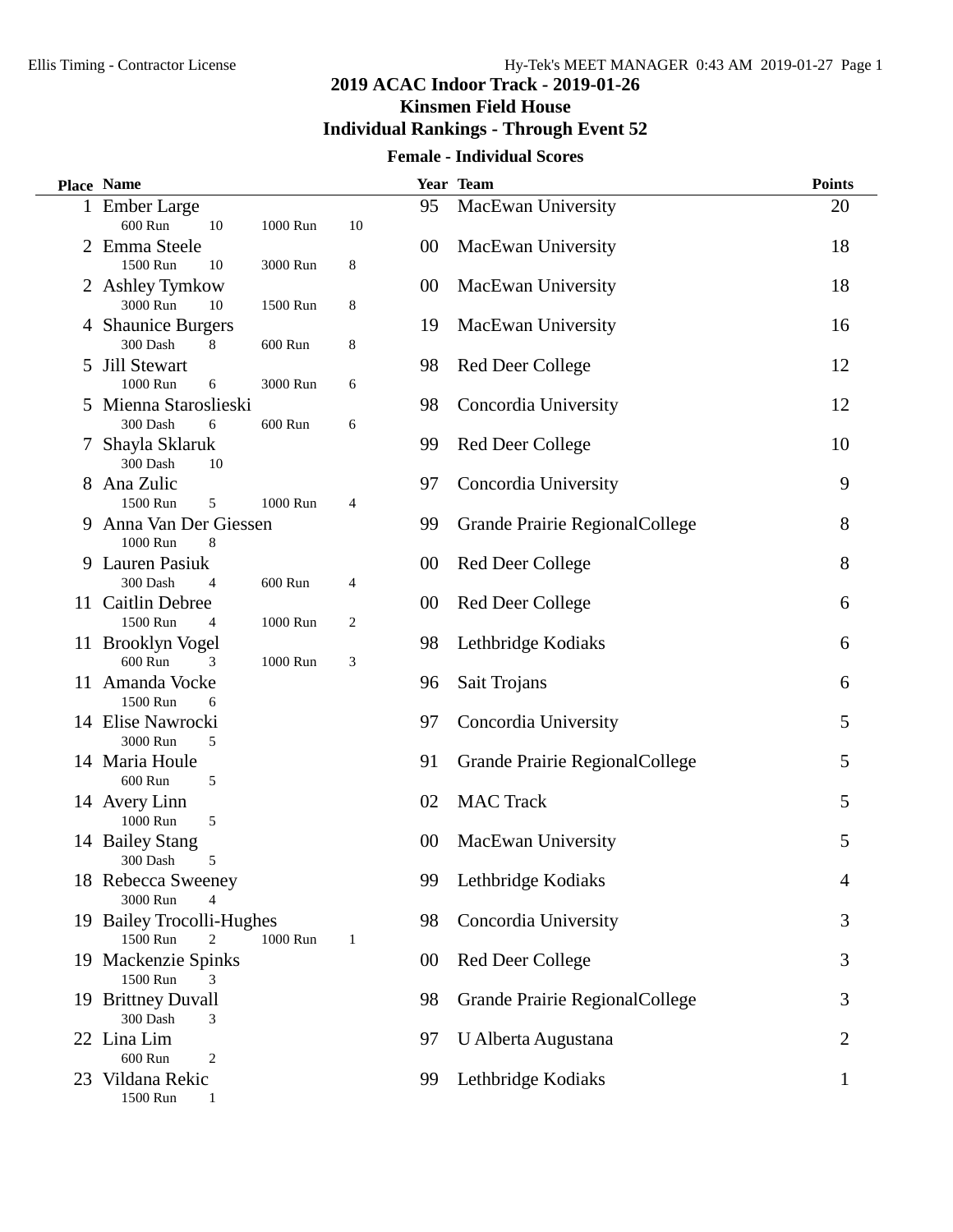**Kinsmen Field House**

## **Individual Rankings - Through Event 52**

## **Male - Individual Scores**

|   | Place Name                                       |                            |        | Year Team                      | <b>Points</b>  |
|---|--------------------------------------------------|----------------------------|--------|--------------------------------|----------------|
|   | 1 Dan Szucs                                      |                            | $00\,$ | <b>Red Deer College</b>        | 14             |
|   | 3000 Run<br>8                                    | 1500 Run<br>6              |        |                                |                |
|   | 1 Devin Saunders                                 |                            | 00     | <b>Red Deer College</b>        | 14             |
|   | 3000 Run<br>10<br>1500 Run                       | 4                          |        |                                |                |
| 3 | <b>Owen Guenette</b>                             |                            | 00     | MacEwan University             | 11             |
|   | 3000 Run<br>6<br>1500 Run                        | 5                          |        |                                |                |
|   | 3 Miguel Macedo Teran                            |                            | 00     | Grande Prairie RegionalCollege | 11             |
|   | 1000 Run<br>6<br>600 Run                         | 5                          |        |                                |                |
|   | 5 Brandon Tufford<br>600 Run<br>10               |                            | 00     | Grande Prairie RegionalCollege | 10             |
|   | 5 Leonard Chesoo                                 |                            |        |                                | 10             |
|   | 1000 Run<br>10                                   |                            | 97     | Concordia University           |                |
|   | 5 Caelen Begg                                    |                            | 99     | MacEwan University             | 10             |
|   | 300 Dash<br>10                                   |                            |        |                                |                |
|   | 5 Matthew Travaglini                             |                            | 93     | Sait Trojans                   | 10             |
|   | 1500 Run<br>10                                   |                            |        |                                |                |
|   | 9 Thomas Cross-Trush                             |                            | 97     | MacEwan University             | 8              |
|   | 300 Dash<br>8                                    |                            |        |                                |                |
|   | 9 Jacques Saayman                                |                            | 97     | Sait Trojans                   | 8              |
|   | 1500 Run<br>8                                    |                            |        |                                |                |
|   | 9 Reece Runco                                    |                            | 94     | MacEwan University             | 8              |
|   | 600 Run<br>8                                     |                            |        |                                |                |
|   | 9 Scott Kohlman                                  |                            | 97     | MacEwan University             | 8              |
|   | 1000 Run<br>8                                    |                            |        |                                |                |
|   | 13 Stephen Rowley                                |                            | 99     | <b>Red Deer College</b>        | 7              |
|   | 600 Run<br>1000 Run                              | 3                          |        |                                |                |
|   | 13 Brandon Morris                                |                            | 00     | Concordia University           | 7              |
|   | 300 Dash<br>600 Run<br>6                         | 1                          |        |                                |                |
|   | 13 Keith Spruyt                                  |                            | 97     | Concordia University           | 7              |
|   | 1000 Run<br>5                                    | $\overline{c}$<br>1500 Run |        |                                |                |
|   | 16 Tanner Rent                                   |                            | 99     | Lethbridge Kodiaks             | 6              |
|   | 1000 Run<br>600 Run<br>4                         | 2                          |        |                                |                |
|   | 16 Jakob Vollmerhaus<br>300 Dash<br>3<br>600 Run | 3                          | 97     | <b>Red Deer College</b>        | 6              |
|   | 16 Brant Lauweryssen                             |                            | 96     | Sait Trojans                   | 6              |
|   | 600 Run<br>6                                     |                            |        |                                |                |
|   | 19 Lucas Wessner                                 |                            | 00     | <b>Red Deer College</b>        | 5              |
|   | 300 Dash<br>5                                    |                            |        |                                |                |
|   | 19 Daniel Robdrup                                |                            | 82     | Lethbridge Kodiaks             | 5              |
|   | 3000 Run<br>5                                    |                            |        |                                |                |
|   | 21 Foster Isiche                                 |                            | 92     | Lethbridge Kodiaks             | 4              |
|   | 300 Dash<br>4                                    |                            |        |                                |                |
|   | 21 Tyler Larkin                                  |                            | 96     | Lethbridge Kodiaks             | 4              |
|   | 3000 Run<br>4                                    |                            |        |                                |                |
|   | 23 Eric Nooy                                     |                            | 99     | Grande Prairie RegionalCollege | 3              |
|   | 1500 Run<br>3                                    |                            |        |                                |                |
|   | 24 Iqbal Singh                                   |                            | 99     | Sait Trojans                   | $\overline{2}$ |
|   | $300$ Dash<br>$\overline{c}$                     |                            |        |                                |                |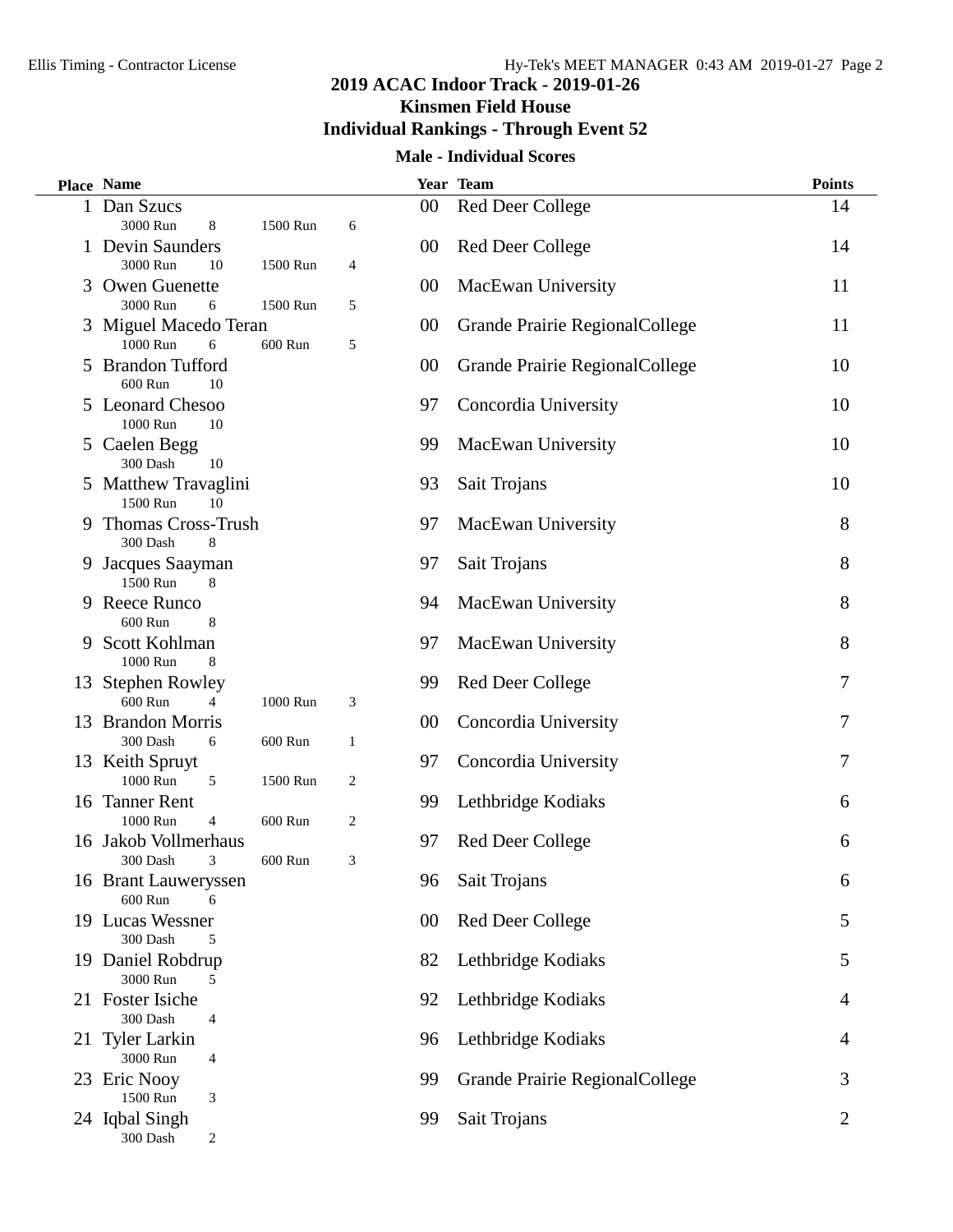## **Individual Rankings - Through Event 52** 24 Carson Schiller 00 Red Deer College 2 1000 Run 2 26 Taylor Hudak 1000 Run 11 99 Grande Prairie RegionalCollege 1 1000 Run 26 Brice Wilkes 00 Grande Prairie RegionalCollege 1 1500 Run 1 26 Joel Manz 00 Grande Prairie RegionalCollege 1<br>300 Dash 1 300 Dash 1

**2019 ACAC Indoor Track - 2019-01-26 Kinsmen Field House**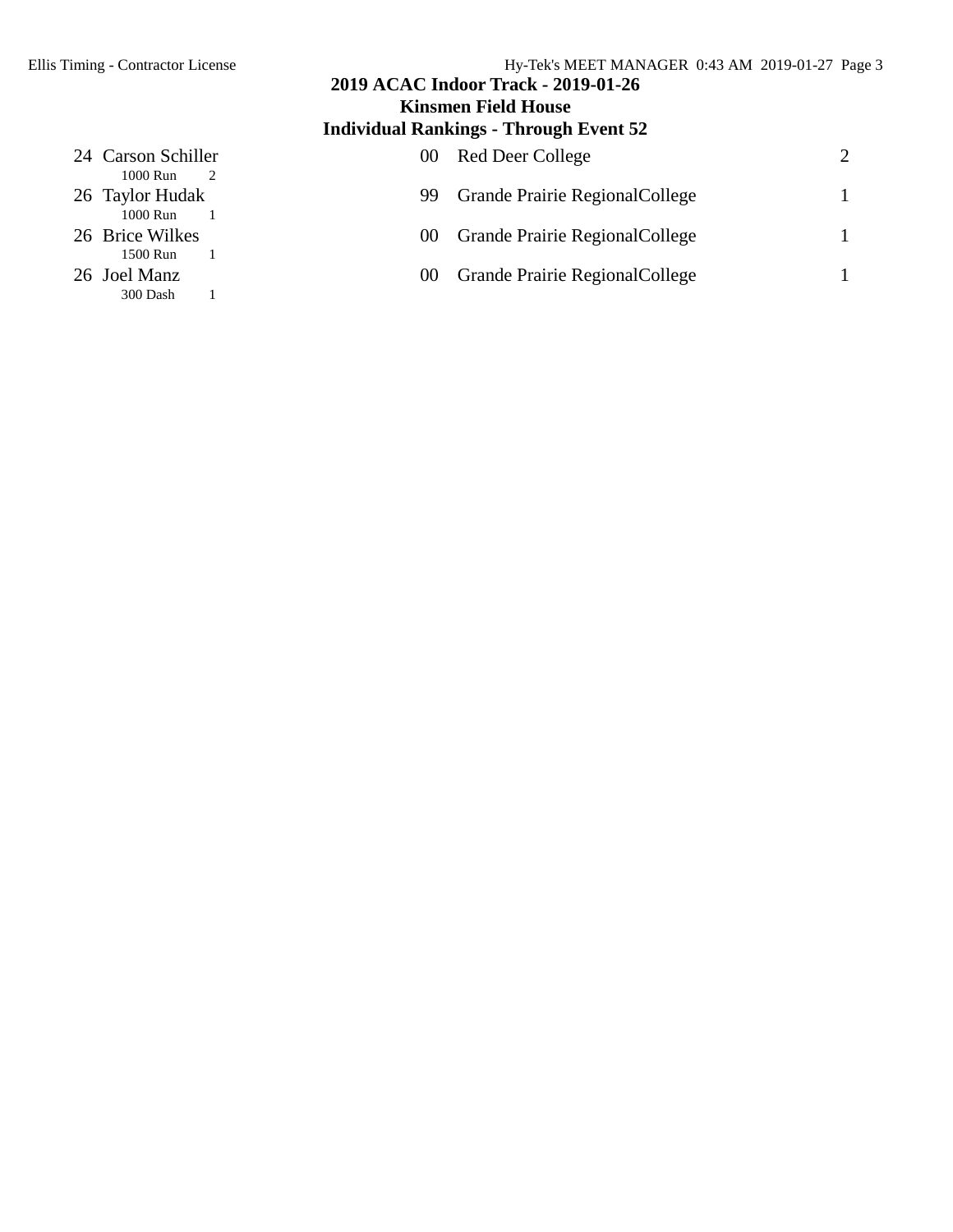### **2019 ACAC Indoor Track - 2019-01-26 Kinsmen Field House**

**Results - Saturday Track**

#### **Women 60 Metre Dash Exhibition Open**

|         | Name |                  |                    | Year Team |                 |                     | Seed | Finals |
|---------|------|------------------|--------------------|-----------|-----------------|---------------------|------|--------|
|         |      |                  |                    |           |                 |                     |      |        |
| Finals  |      |                  |                    |           |                 |                     |      |        |
| $1 \pm$ |      |                  | 98 Amanda Ntiamoah |           | 92 Edmonton Col |                     |      | 8.22   |
| 2#      |      |                  | 69 Shayla Sklaruk  |           |                 | 99 Red Deer College |      | 8.42   |
|         | 3 #  | 65 Lauren Pasiuk |                    |           |                 | 00 Red Deer College |      | 9.04   |

#### **Women 300 Metre Dash Open**

=================================================================================== ACAC Record: \* 41.46 2018-03-04 Nikita Case, GMU; Edmonton

|                                                   |      |                                                                                                                                                                          | Seed      |                                                      |               |                  |
|---------------------------------------------------|------|--------------------------------------------------------------------------------------------------------------------------------------------------------------------------|-----------|------------------------------------------------------|---------------|------------------|
|                                                   |      |                                                                                                                                                                          |           |                                                      |               |                  |
|                                                   |      | 99 Red Deer College                                                                                                                                                      | 45.83     | 43.51                                                | 2             | 10               |
|                                                   |      | 19 MacEwan University                                                                                                                                                    | 47.33     | 46.03                                                | 2             | -8               |
|                                                   |      | 98 Concordia                                                                                                                                                             | 46.00     | 46.91                                                | $\mathcal{L}$ | 6                |
|                                                   |      | 00 MacEwan University                                                                                                                                                    |           | 46.95                                                | $\mathbf{1}$  | 5                |
|                                                   |      | 00 Red Deer College                                                                                                                                                      | 49.22     | 47.38                                                | $\mathcal{L}$ | 4                |
|                                                   |      | 98 Grande PrairieRC                                                                                                                                                      | 50.00     | 49.71                                                | 2.            | 3                |
|                                                   |      | 00 MacEwan University                                                                                                                                                    | 53.02     | x50.45                                               | $\mathbf{1}$  |                  |
|                                                   |      | 06 MAC Track                                                                                                                                                             |           | 52.50                                                |               |                  |
| 1#<br>2#<br>3#<br>4#<br>5#<br>6 #<br>7#<br>$--$ # | Name | 69 Shayla Sklaruk<br>48 Shaunice Burgers<br>11 Mienna Staroslies<br>58 Bailey Stang<br>65 Lauren Pasiuk<br>16 Brittney Duvall<br>56 Kiersten Rajotte<br>44 Ethne Rikstad | Year Team | ACAC Champs: ! 41.55 2017-03-03 Nikita Case, MacEwan |               | Finals H# Points |

#### **Women 600 Metre Run Open**

=================================================================================== ACAC Record: \* 1:35.33 2018-02-09 Nikita Case, GMU; Edmonton

|        | ALAL RECUIU.                    | T.33.33 RATO-AS-AS MIVICI CIZA AMAI PAMONTONI                     |         |                  |                |                |
|--------|---------------------------------|-------------------------------------------------------------------|---------|------------------|----------------|----------------|
|        |                                 | ACAC Champs: ! 1:37.35 2018-03-10 Nikita Case, Griffins; Edmonton |         |                  |                |                |
| Name   |                                 | Year Team                                                         | Seed    | Finals H# Points |                |                |
|        |                                 |                                                                   |         |                  |                |                |
| 1#     |                                 | 52 Ember Large 95 MacEwan University                              | 1:40.24 | 1:41.95          | 2              | 10             |
| 2#     |                                 | 48 Shaunice Burgers 19 MacEwan University                         | 1:47.37 | 1:44.93          | $\mathcal{L}$  | 8              |
| 3#     | 11 Mienna Staroslies            | 98 Concordia                                                      | 1:45.00 | 1:46.30          | $2^{\circ}$    | 6              |
| 4#     | 18 Maria Houle                  | 91 Grande PrairieRC                                               | 1:50.00 | 1:48.68          | $\overline{a}$ | 5              |
| 5 #    | 58 Bailey Stang                 | 00 MacEwan University                                             | 1:51.95 | x1:50.38         | $\mathbf{1}$   |                |
| 6#     | 65 Lauren Pasiuk                | 00 Red Deer College                                               | 2:05.40 | 1:54.53          | $\mathbf{1}$   | 4              |
| 7#     | 37 Brooklyn Vogel               | 98 Lethbridge Kodiaks                                             | 1:58.44 | 1:56.86          | $\mathbf{1}$   | $\mathcal{E}$  |
| 8#     | 92 Lina Lim                     | 97 U Alberta Augustana                                            |         | 2:08.92          | $\mathbf{1}$   | $\mathfrak{D}$ |
| -- #   | 69 Shayla Sklaruk               | 99 Red Deer College                                               | 1:53.92 | DO               | $\mathbf{1}$   | Rule 163.3     |
| $--$ # | 64 Shaelyn Moltzhan             | 98 Red Deer College                                               | 1:50.00 | DNS              | 2              |                |
| -- #   | 5 Madison Masterson             | 97 Concordia                                                      | 2:10.00 | SCR              |                |                |
| $--$ # | 46 Sydney Slack                 | 04 MAC Track                                                      | 1:48.96 | 1:43.40          | 2              |                |
| $--$ # | 39 Avery Linn 02 MAC Track      |                                                                   |         | 1:48.88          |                |                |
| $--$ # | 43 Reaghan Rajotte 04 MAC Track |                                                                   | 1:44.36 | 1:49.44          | $\overline{2}$ |                |
|        |                                 |                                                                   |         |                  |                |                |

#### **Women 1000 Metre Run Open**

=================================================================================== ACAC Record: \* 2:54.02 2016-01-30 Vanessa Trofimenkoff, GMU ACAC Champs: ! 3:02.76 2015-02-27 Jamie Wigmore, GPRC Name Tear Team Seed Finals H# Points =================================================================================== 1 # 52 Ember Large 95 MacEwan University 3:05.14 3:05.82 2 10 2 # 24 Anna Van Der Gies 99 Grande PrairieRC 3:30.00 3:19.44 2 8 3 # 71 Jill Stewart 98 Red Deer College 3:15.00 3:23.40 2 6 5 # 13 Ana Zulic 97 Concordia 3:25.00 3:27.46 2 4

 6 # 37 Brooklyn Vogel 98 Lethbridge Kodiaks 3:38.60 3:30.08 2 3 7 # 63 Caitlin Debree 00 Red Deer College 3:30.00 3:37.44 2 2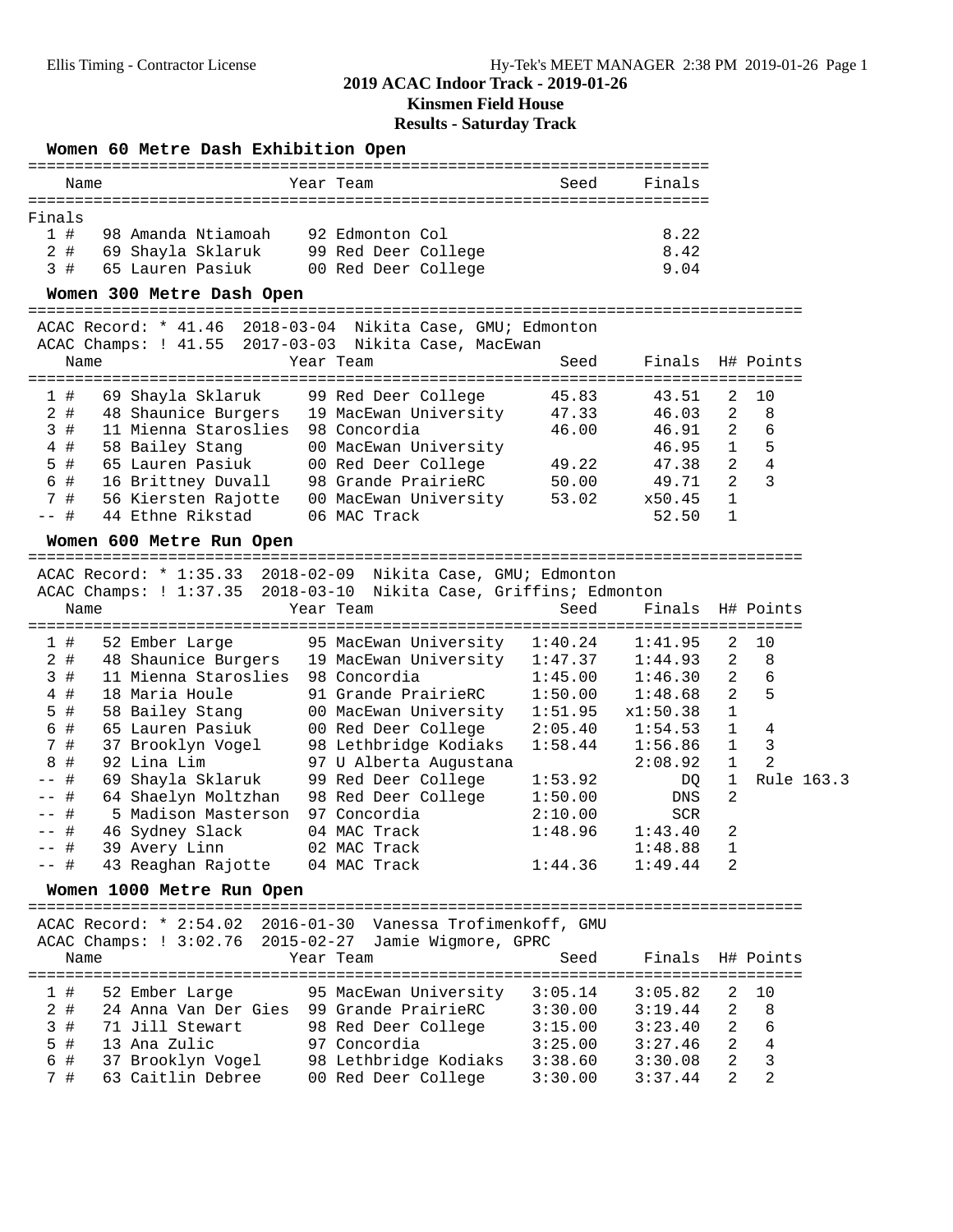## **2019 ACAC Indoor Track - 2019-01-26 Kinsmen Field House**

**Results - Saturday Track**

#### **....Women 1000 Metre Run Open**

| 8 #    | 12 Bailey Trocolli-H | 98 Concordia           | 3:30.00 | 3:37.52    | 2              | $\overline{1}$ |
|--------|----------------------|------------------------|---------|------------|----------------|----------------|
| 9#     | 70 Mackenzie Spinks  | 00 Red Deer College    | 3:40.00 | x3:38.19   | 1              |                |
| 10#    | 17 Krista Frey       | 00 Grande PrairieRC    | 3:55.00 | 3:41.17    |                |                |
| 11#    | 62 Daniella Wasielew | 99 MacEwan University  | 3:43.81 | 3:50.69    |                |                |
| 12#    | 92 Lina Lim          | 97 U Alberta Augustana |         | 4:07.87    | $\overline{1}$ |                |
| 13#    | 5 Madison Masterson  | 97 Concordia           | 3:45.00 | x4:10.64   | 1              |                |
| 14#    | 93 Chiedza Mutize    | 97 U Alberta Augustana |         | 4:12.93    | $\mathbf{1}$   |                |
| $--$ # | 64 Shaelyn Moltzhan  | 98 Red Deer College    | 3:23.00 | <b>DNF</b> | 2              |                |
| $--$ # | 38 Emma Langstrom    | 02 MAC Track           | 3:07.62 | 3:08.05    | 2              |                |
| 4#     | 39 Avery Linn        | 02 MAC Track           |         | 3:24.27    |                | -5             |
| $--$ # | 45 Kiana Row         | 01 MAC Track           | 3:15.46 | 3:24.95    | 2              |                |
| $--$ # | 42 Amanda Parchem    | 07 MAC Track           | 3:51.23 | 3:40.99    |                |                |

#### **Women 1500 Metre Run Open**

================================================================================ ACAC Record: \* 4:36.14 2017-01-28 Hannah Leggatt, GMU ACAC Champs: ! 4:47.78 2014-03-07 Jamie Wigmore, GPRC Name Year Team Seed Finals Points ================================================================================ 1 # 59 Emma Steele 00 MacEwan University 4:57.87 5:07.24 10 2 # 61 Ashley Tymkow 00 MacEwan University 5:01.27 5:09.40 8 3 # 91 Amanda Vocke 96 Sait Trojans 5:24.00 5:31.02 6 4 # 13 Ana Zulic 97 Concordia 5:25.00 5:31.92 5 5 # 63 Caitlin Debree 00 Red Deer College 6:00.00 5:45.02 4 6 # 70 Mackenzie Spinks 00 Red Deer College 5:55.00 5:45.27 3 7 # 12 Bailey Trocolli-H 98 Concordia 5:30.00 5:48.19 2 8 # 30 Vildana Rekic 99 Lethbridge Kodiaks 6:01.89 1 9 # 73 Deshanne Valentin 00 Red Deer College 6:00.00 x6:08.12 -- # 79 Ann Danard 95 Sait Trojans 5:08.00 SCR **Women 3000 Metre Run Open** ================================================================================ ACAC Record: \* 10:10.56 2015-02-07 Mirelle Martens, GPRC ACAC Champs: ! 10:21.53 2015-02-27 Mirelle Martens, GPRC Name Year Team Seed Finals Points ================================================================================ 1 # 61 Ashley Tymkow 00 MacEwan University 10:55.93 11:22.07 10 2 # 59 Emma Steele 00 MacEwan University 11:09.19 11:22.71 8 3 # 71 Jill Stewart 98 Red Deer College 10:56.00 11:25.00 6 4 # 8 Elise Nawrocki 97 Concordia 11:55.00 12:10.37 5

 5 # 36 Rebecca Sweeney 99 Lethbridge Kodiaks 13:08.00 12:31.43 4 -- # 53 Cassandra Mastel- 99 MacEwan University DNS -- # 35 Emily Spencer 95 Lethbridge Kodiaks 11:15.73 SCR

## **Women 4x400 Metre Relay Open**

================================================================================ ACAC Record: \* 4:02.32 2018-03-10 MacEwan Griffins, Griffins; Edmonton A Ntiamoah, V Schlottke, N Case, H Leggatt ACAC Champs: ! 4:02.32 2018-03-10 MacEwan Griffins, Griffins; Edmonton A Ntiamoah, V Schlottke, N Case, H Leggatt Team Seed Finals Points ================================================================================ 1 MacEwan University 2 Red Deer College 4:35.00 4:36.67 8 3 Grande Prairie RegionalCollege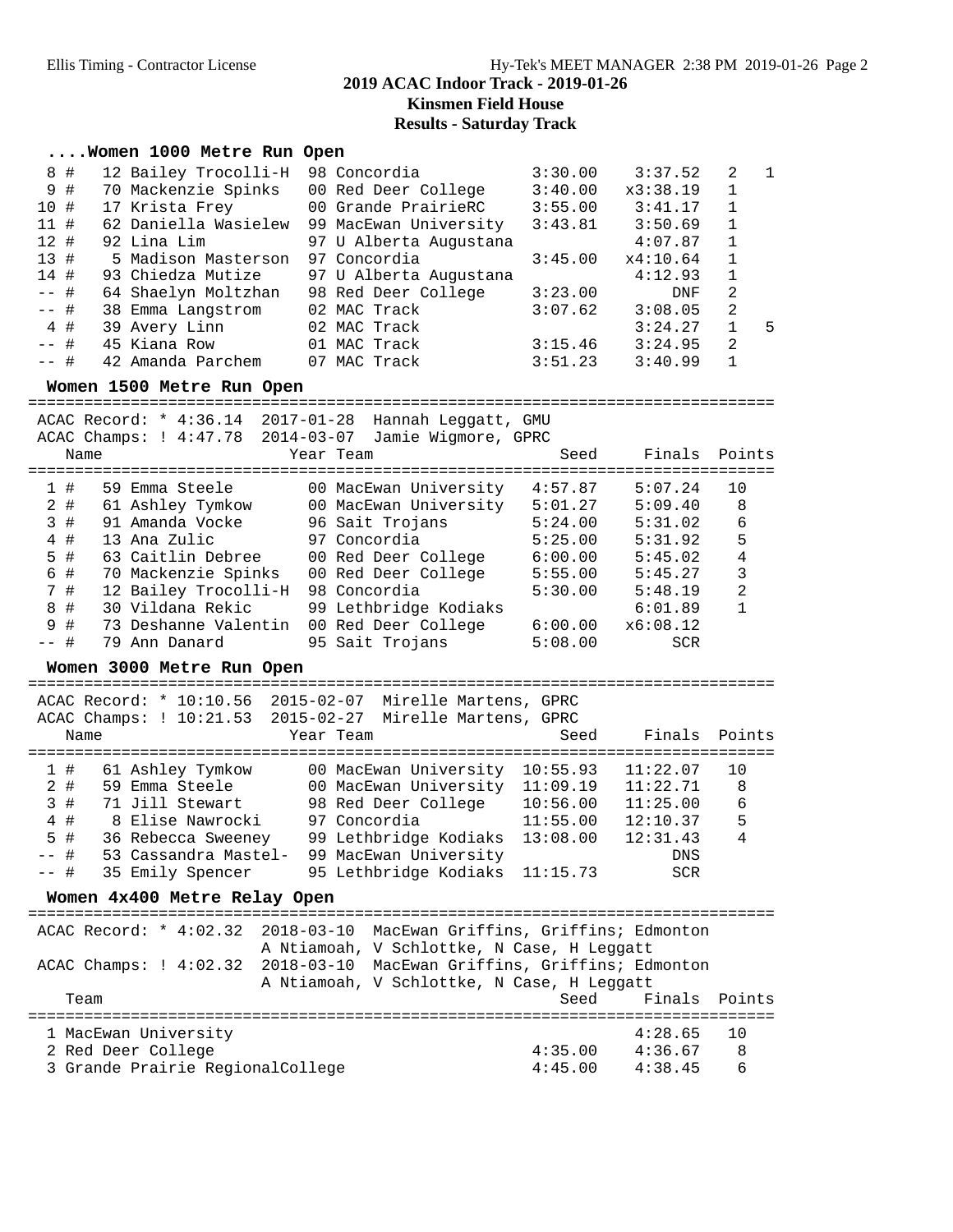### **2019 ACAC Indoor Track - 2019-01-26 Kinsmen Field House Results - Saturday Track**

#### **....Women 4x400 Metre Relay Open**

| 1) #16 Brittney Duvall 98        | 2) #17 Krista Frey 00          |
|----------------------------------|--------------------------------|
| 3) #18 Maria Houle 91            | 4) #24 Anna Van Der Giessen 99 |
| 4 Lethbridge Kodiaks             | 4:43.85<br>5                   |
| 5 Concordia University           | $4:45.00$ $4:52.61$<br>4       |
| 1) #11 Mienna Staroslieski 98    | 2) #13 Ana Zulic 97            |
| 3) #12 Bailey Trocolli-Hughes 98 | 4) #8 Elise Nawrocki 97        |
| -- MAC Track                     | 4:28.99                        |
| 1) #38 Emma Langstrom 02         | $2)$ #45 Kiana Row 01          |
| 3) #39 Avery Linn 02             | 4) #43 Reaghan Rajotte 04      |

#### **Men 60 Metre Dash Exhibition Open**

|        | Name |                      | Year Team             | Seed | Finals     | H# |
|--------|------|----------------------|-----------------------|------|------------|----|
|        |      |                      |                       |      |            |    |
|        | 1#   | 55 Andrei Pop        | 99 MacEwan University |      | 7.26       | 2  |
|        | 2#   | 15 Max-Peters Sharpe | 01 Edm. Royals        |      | 7.44       |    |
|        | 3#   | 26 Foster Isiche     | 92 Lethbridge Kodiaks |      | 7.45       |    |
|        | 4#   | 54 Omar Medina       | 98 MacEwan University |      | 7.47       | 2  |
|        | 5 #  | 14 Carson King       | 03 Edm. Royals        |      | 7.65       |    |
|        | 6#   | 74 Jakob Vollmerhaus | 97 Red Deer College   |      | 7.83       | 2  |
|        | 7#   | 75 Lucas Wessner     | 00 Red Deer College   |      | 8.03       | 2  |
| $--$ # |      | 49 Thomas Cross-Trus | 97 MacEwan University | 7.34 | <b>SCR</b> | 2  |
| $--$ # |      | 60 Connor Swaby      | 00 MacEwan University | 7.22 | <b>SCR</b> |    |

#### **Men 300 Metre Dash Open**

### ===================================================================================

|                |      |  |                      |                  |                 | ACAC Record: * 35.61 2018-03-09 Brent Stephen, Trojans; Edmonton |       |                 |            |                |                  |
|----------------|------|--|----------------------|------------------|-----------------|------------------------------------------------------------------|-------|-----------------|------------|----------------|------------------|
|                |      |  |                      |                  |                 | ACAC Champs: ! 35.61 2018-03-09 Brent Stephen, Trojans; Edmonton |       |                 |            |                |                  |
|                | Name |  |                      |                  | Year Team       |                                                                  | Seed  |                 |            |                | Finals H# Points |
|                |      |  |                      |                  |                 |                                                                  |       |                 |            |                |                  |
| 1              | #    |  | 47 Caelen Begg       |                  |                 | 99 MacEwan University                                            | 37.19 | 36.84           |            | 4              | 10               |
| $\overline{2}$ | #    |  |                      |                  |                 | 49 Thomas Cross-Trus 97 MacEwan University                       | 36.79 | 37.01           |            | 4              | 8                |
| 3              | $\#$ |  | 60 Connor Swaby      |                  |                 | 00 MacEwan University                                            |       | 36.70<br>x37.70 |            | $\overline{4}$ |                  |
| $\overline{4}$ | #    |  |                      | 55 Andrei Pop    |                 | 99 MacEwan University                                            |       | 37.86<br>x37.84 |            | $\overline{4}$ |                  |
| 5 #            |      |  | 54 Omar Medina       |                  |                 | 98 MacEwan University                                            |       | x38.73          |            | $\mathbf 1$    |                  |
| 6              | #    |  | 6 Brandon Morris     |                  | 00 Concordia    |                                                                  | 42.00 | 39.34           |            | 3              | 6                |
| 7              | #    |  |                      | 75 Lucas Wessner |                 | 00 Red Deer College                                              |       | 39.32<br>39.37  |            | $\overline{4}$ | 5                |
| 8              | #    |  | 26 Foster Isiche     |                  |                 | 92 Lethbridge Kodiaks                                            |       | 40.84<br>39.47  |            | 3              | 4                |
| 9              | #    |  | 74 Jakob Vollmerhaus |                  |                 | 97 Red Deer College                                              |       | 40.75<br>39.68  |            | 3              | 3                |
| 10             | #    |  | 88 Iqbal Singh       |                  | 99 Sait Trojans |                                                                  | 44.00 | 40.26           |            | $\overline{2}$ | $\overline{2}$   |
| 11 #           |      |  | 21 Joel Manz         |                  |                 | 00 Grande PrairieRC                                              | 40.00 | 40.37           |            | $\overline{4}$ | $\mathbf{1}$     |
| 12#            |      |  | 78 Marcus Bautista   |                  | 97 Sait Trojans |                                                                  | 43.00 | 40.81           |            | $\overline{2}$ |                  |
| 13#            |      |  | 81 Warren Emslie     |                  | 91 Sait Trojans |                                                                  | 44.00 | x41.01          |            | 2              |                  |
| 14 #           |      |  | 28 Tristan Jochems   |                  |                 | 97 Lethbridge Kodiaks                                            | 41.32 | 41.27           |            | 3              |                  |
| 15#            |      |  | 34 Kuljeet Singh     |                  |                 | 98 Lethbridge Kodiaks                                            |       | 44.10<br>x42.90 |            | $\overline{2}$ |                  |
| 16 #           |      |  | 7 Jackson Murrell    |                  | 97 Concordia    |                                                                  | 42.42 | 44.87           |            | 3              |                  |
| 17             | #    |  | 33 Dolan Saddleback  |                  |                 | 95 Lethbridge Kodiaks                                            |       | 45.52<br>x45.92 |            | $\overline{2}$ |                  |
| 18             | #    |  | 94 Timothy Shapka    |                  |                 | 98 U Alberta Augustana                                           |       | 57.77           |            | $\mathbf{1}$   |                  |
| -- #           |      |  | 77 Felix Junior Barr |                  | 98 Sait Trojans |                                                                  | 43.00 |                 | <b>SCR</b> | 3              |                  |
| -- #           |      |  | 4 Frazer Connelly    |                  | 97 Concordia    |                                                                  | 45.78 |                 | <b>SCR</b> |                |                  |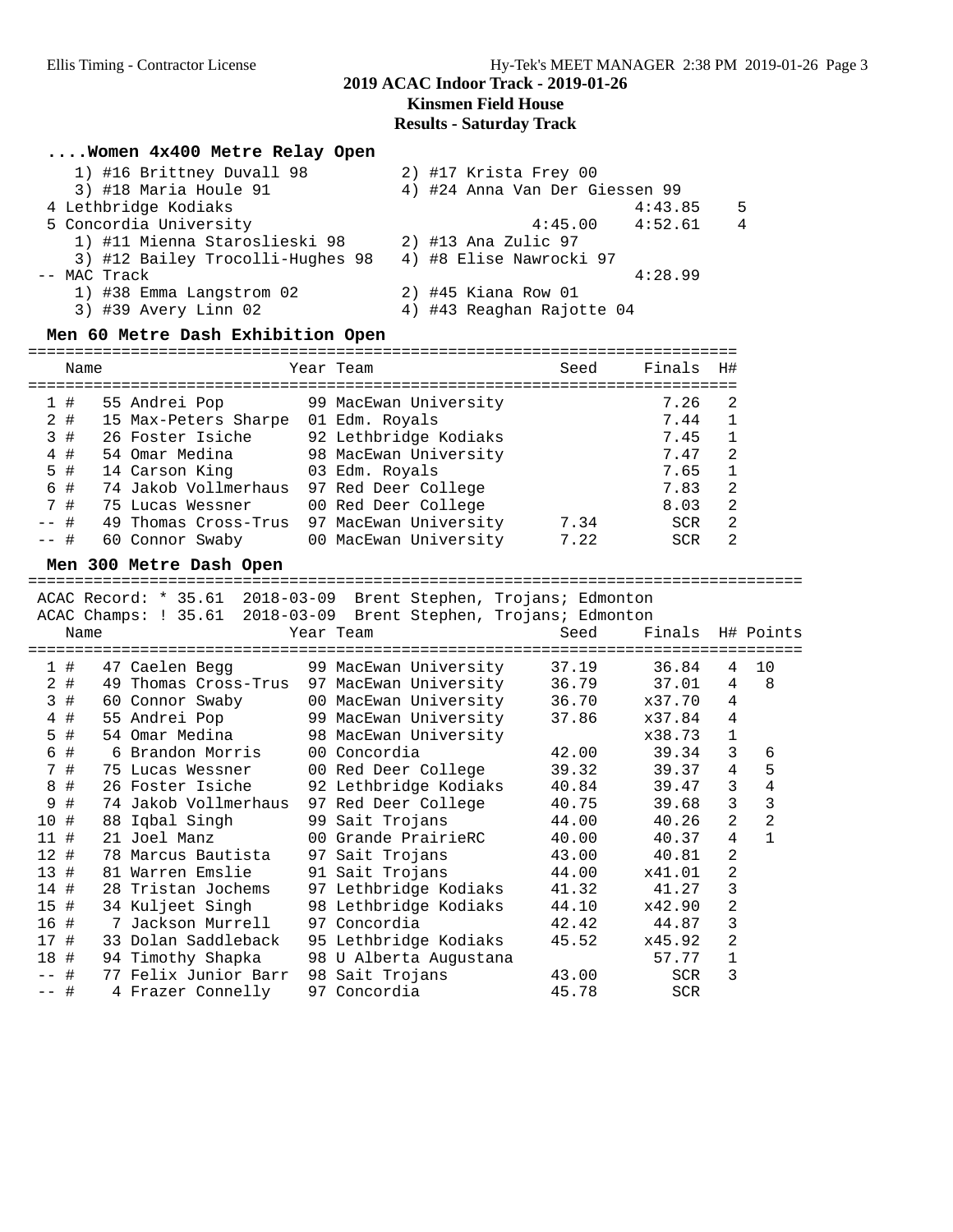### **2019 ACAC Indoor Track - 2019-01-26 Kinsmen Field House Results - Saturday Track**

#### **Men 600 Metre Run Open**

|                        | ACAC Record: * 1:20.20 2018-02-10 Brent Stephen, SAIT; Edmonton         |                                                  |         |                           |                |                |
|------------------------|-------------------------------------------------------------------------|--------------------------------------------------|---------|---------------------------|----------------|----------------|
|                        | ACAC Champs: ! 1:23.43 2016-02-27 Kenton Sportak, Concordia             |                                                  |         |                           |                |                |
|                        | Name                                                                    | Year Team                                        | Seed    | Finals                    |                | H# Points      |
|                        | ===========<br>--------------                                           |                                                  |         | ========================= |                |                |
| 1#                     | 23 Brandon Tufford                                                      | 00 Grande PrairieRC                              | 1:26.40 | 1:24.86                   | 3              | 10             |
| $2$ #                  | 57 Reece Runco                                                          | 94 MacEwan University                            | 1:27.11 | 1:25.58                   | 3              | 8              |
| 3#                     | 83 Brant Lauweryssen                                                    | 96 Sait Trojans                                  | 1:28.00 | 1:27.69                   | $\mathbf{3}$   | 6              |
| 4<br>#                 | 20 Miguel Macedo Ter                                                    | 00 Grande PrairieRC                              | 1:32.00 | 1:29.45                   | 3              | 5              |
| #<br>5                 | 66 Stephen Rowley                                                       | 99 Red Deer College                              | 1:32.46 | 1:30.84                   | $\overline{a}$ | $\overline{4}$ |
| 6<br>#                 | 74 Jakob Vollmerhaus                                                    | 97 Red Deer College                              | 1:36.31 | 1:33.28                   | 2              | $\mathbf{3}$   |
| 7 #                    | 31 Tanner Rent                                                          | 99 Lethbridge Kodiaks                            | 1:32.08 | 1:33.95                   | $\overline{a}$ | $\overline{c}$ |
| $\,8\,$<br>$\#$        | 6 Brandon Morris                                                        | 00 Concordia                                     | 1:35.00 | 1:34.63                   | 2              | $\mathbf{1}$   |
| 9<br>#                 | 75 Lucas Wessner                                                        | 00 Red Deer College                              | 1:37.33 | x1:34.68                  | 2              |                |
| 10#                    | 68 Carson Schiller                                                      | 00 Red Deer College                              | 1:37.80 | x1:35.11                  | 2              |                |
| 11 #                   | 28 Tristan Jochems                                                      | 97 Lethbridge Kodiaks                            | 1:37.64 | 1:37.56                   | 2              |                |
| 12#                    | 1 Brad Agnew                                                            | 89 Concordia                                     | 1:38.00 | 1:42.87                   | $\mathbf{1}$   |                |
| 13#                    | 34 Kuljeet Singh                                                        | 98 Lethbridge Kodiaks                            | 1:44.56 | x1:44.70                  | $\mathbf{1}$   |                |
| 14 #                   | 7 Jackson Murrell                                                       | 97 Concordia                                     | 1:43.29 | x1:51.42                  | $\mathbf 1$    |                |
| 15 #                   | 33 Dolan Saddleback                                                     | 95 Lethbridge Kodiaks                            | 1:53.00 | x1:52.78                  | $\mathbf{1}$   |                |
| 16 #                   | 2 Alex Bedard                                                           | 95 Concordia                                     | 1:45.00 | x1:53.66                  | $\mathbf{1}$   |                |
| 17 #                   | 4 Frazer Connelly                                                       | 97 Concordia                                     | 1:43.33 | x1:59.04                  | $\mathbf 1$    |                |
| #<br>$ -$              | 89 Brent Stephen                                                        | 96 Sait Trojans                                  | 1:21.00 | SCR                       |                |                |
| #<br>$\qquad \qquad -$ | 94 Timothy Shapka                                                       | 98 U Alberta Augustana                           |         | SCR                       |                |                |
| #<br>$- -$             | 97 Chris Nelissen                                                       | 00 Wolves Athletics                              | 1:27.00 | 1:25.63                   | 3              |                |
| $--$ #                 | 76 Rory Carroll                                                         | 88 Running Room                                  | 1:30.00 | 1:35.27                   | 3              |                |
|                        |                                                                         |                                                  |         |                           |                |                |
|                        | Men 1000 Metre Run Open                                                 |                                                  |         |                           |                |                |
|                        |                                                                         |                                                  |         |                           |                |                |
|                        | ACAC Record: * 2:31.27 2018-03-09 Matthew Travaglini, Trojans; Edmonton |                                                  |         |                           |                |                |
|                        | ACAC Champs: ! 2:31.27                                                  | 2018-03-09 Matthew Travaglini, Trojans; Edmonton |         |                           |                |                |
|                        | Name                                                                    | Year Team                                        | Seed    | Finals H# Points          |                |                |
|                        |                                                                         |                                                  |         |                           |                |                |
| 1#                     | 3 Leonard Chesoo                                                        | 97 Concordia                                     | 2:35.00 | 2:36.43                   | 2              | 10             |
| $2$ #                  | 51 Scott Kohlman                                                        | 97 MacEwan University                            | 2:42.35 | 2:39.78                   | $\overline{a}$ | 8              |
| 3#                     | 20 Miguel Macedo Ter 00 Grande PrairieRC                                |                                                  | 2:50.00 | 2:47.10                   | 2              | 6              |
| $\#$<br>4              | 10 Keith Spruyt                                                         | 97 Concordia                                     | 2:50.00 | 2:50.00                   | $\overline{a}$ | 5              |
| #<br>5                 | 31 Tanner Rent                                                          | 99 Lethbridge Kodiaks                            | 2:56.98 | 2:51.07                   | $\overline{a}$ | $\overline{4}$ |
| #<br>6                 | 66 Stephen Rowley                                                       | 99 Red Deer College                              | 2:54.00 | 2:52.21                   | 2              | $\mathbf{3}$   |
| $\#$<br>7              | 68 Carson Schiller                                                      | 00 Red Deer College                              | 3:00.88 | 2:59.14                   | $\mathbf{1}$   | $\overline{2}$ |
| 8<br>$\#$              | 19 Taylor Hudak                                                         | 99 Grande PrairieRC                              | 3:08.00 | 3:00.91                   | $\mathbf{1}$   | $\mathbf 1$    |
| 9#                     | 84 Jemmy Lee                                                            | 99 Sait Trojans                                  | 3:00.00 | 3:01.56                   | 1              |                |
| 10 #                   | 9 Ian Novakowski                                                        | 99 Concordia                                     | 3:05.00 | x3:12.62                  | 1              |                |
| 11 #                   | 1 Brad Agnew                                                            | 89 Concordia                                     | 3:05.00 | x3:18.51                  | $\mathbf 1$    |                |
| 12#                    | 87 Kain Simmer                                                          | 98 Sait Trojans                                  | 3:20.00 | 3:30.85                   | 1              |                |
| 13#                    | 4 Frazer Connelly                                                       | 97 Concordia                                     |         | x3:38.96                  | 1              |                |
| #<br>$- -$             | 40 Bill Makwae                                                          | 01 MAC Track                                     | 2:40.79 | DNS                       | 2              |                |
| #                      | 80 Michael Drysdale                                                     | 92 Sait Trojans                                  | 3:10.00 | DNS                       | 1              |                |
|                        | Avery Linn                                                              | 02 MAC Track                                     | 3:20.52 | SCR                       |                |                |
| #                      | 97 Chris Nelissen                                                       | 00 Wolves Athletics                              | 2:45.00 | 2:40.06                   | 2              |                |
| #                      | 95 Kyle Erickson                                                        | 92 Unattached Alberta                            | 2:40.00 | 2:43.93                   | 2              |                |
| #<br>-- #              | 96 Levi Osterwalder<br>41 Alec Paine                                    | 00 Unattached Alberta<br>01 MAC Track            | 2:56.57 | 2:52.26<br>2:54.27        | 1<br>2         |                |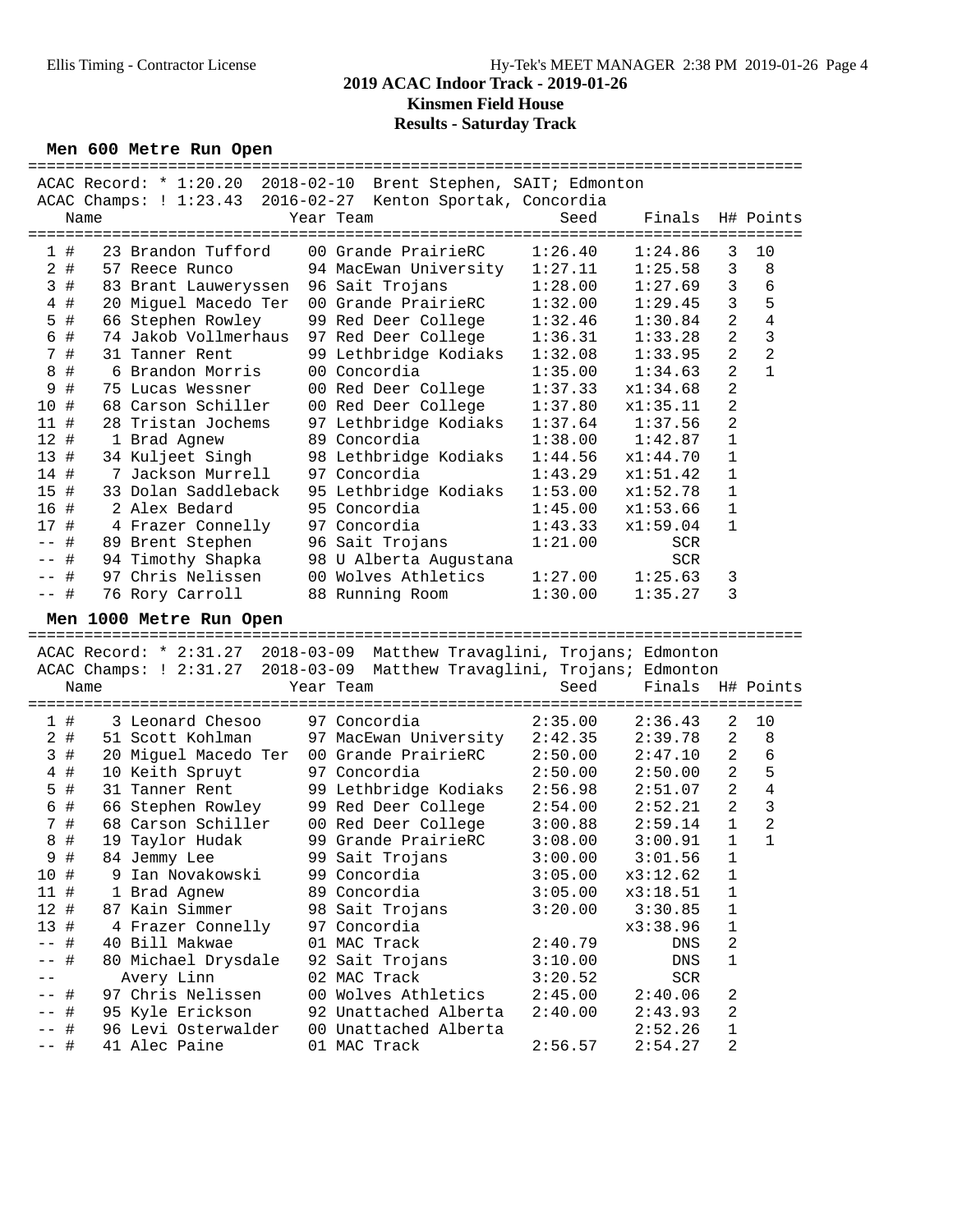#### Ellis Timing - Contractor License Hy-Tek's MEET MANAGER 2:38 PM 2019-01-26 Page 5 **2019 ACAC Indoor Track - 2019-01-26 Kinsmen Field House**

## **Results - Saturday Track**

#### **Men 1500 Metre Run Open**

|         |                                      | ACAC Record: * 3:55.10 2018-02-10 Matthew Travaglini, SAIT; Edmonton    |         |                     |                |                |
|---------|--------------------------------------|-------------------------------------------------------------------------|---------|---------------------|----------------|----------------|
|         |                                      | ACAC Champs: ! 4:04.01 2018-03-10 Matthew Travaglini, Trojans; Edmonton |         |                     |                |                |
| Name    |                                      | Year Team                                                               | Seed    | Finals H# Points    |                |                |
|         |                                      |                                                                         |         |                     |                |                |
| 1#      | 90 Matthew Travaglin 93 Sait Trojans |                                                                         | 4:05.00 | 3:57.88!            | $\mathcal{L}$  | 10             |
| 2#      |                                      | 86 Jacques Saayman 97 Sait Trojans 4:25.00 4:25.75                      |         |                     | $2^{1}$        | $_{\rm 8}$     |
| #<br>3  |                                      | 72 Dan Szucs 60 Red Deer College 4:34.00 4:26.87                        |         |                     | 2              | 6              |
| 4#      |                                      | 50 Owen Guenette 00 MacEwan University                                  |         | $4:34.13$ $4:31.42$ | $\overline{2}$ | 5              |
| 5 #     |                                      | 67 Devin Saunders     00 Red Deer College                               | 4:34.00 | 4:33.56             | $\mathfrak{D}$ | 4              |
| 6 #     |                                      | 85 Daryl Ross 97 Sait Trojans                                           | 4:40.00 | x4:37.29            | $\mathbf{1}$   |                |
| 7#      |                                      | 22 Eric Nooy 99 Grande PrairieRC                                        | 4:40.00 | 4:40.17             | $\mathbf{1}$   | 3              |
| #<br>8  | 10 Keith Spruyt                      | 97 Concordia                                                            |         | $4:35.00$ $4:41.92$ | 2              | $\overline{2}$ |
| #<br>9  | 25 Brice Wilkes                      | 00 Grande PrairieRC                                                     |         | $4:40.00$ $4:43.37$ | $\mathbf{1}$   |                |
| #<br>10 | 27 Connor Jackson                    | 97 Lethbridge Kodiaks                                                   |         | $4:45.08$ $4:48.25$ | $\mathbf{1}$   |                |
| 11#     | 29 Tyler Larkin                      | 96 Lethbridge Kodiaks                                                   |         | 4:50.53             | 1              |                |
| 12#     | 82 Matthew Hebert                    | 96 Sait Trojans                                                         | 4:50.00 | x4:55.96            | $\mathbf{1}$   |                |
| 13#     | 9 Ian Novakowski                     | 99 Concordia                                                            | 4:45.00 | 5:03.01             |                |                |
| $--$ #  | 3 Leonard Chesoo                     | $97$ Concordia $4:05.00$                                                |         | DQ                  | 2              | Rule 163.3     |
| -- #    | 96 Levi Osterwalder                  | 00 Unattached Alberta                                                   |         | SCR                 | 1              |                |
| #       | 94 Timothy Shapka                    | 98 U Alberta Augustana                                                  |         | SCR                 |                |                |
|         |                                      |                                                                         |         |                     |                |                |

#### **Men 3000 Metre Run Open**

================================================================================ ACAC Record: \* 8:22.00 2018-02-09 Matthew Travaglini, SAIT; Edmonton ACAC Champs: ! 8:41.62 2018-03-09 Matthew Travaglini, Trojans; Edmonton Name Tear Team Seed Finals Points ================================================================================ 1 # 67 Devin Saunders 00 Red Deer College 9:25.00 9:39.36 10 2 # 72 Dan Szucs 00 Red Deer College 9:25.00 9:39.37 8 3 # 50 Owen Guenette 00 MacEwan University 9:45.36 9:41.48 6 4 # 32 Daniel Robdrup 82 Lethbridge Kodiaks 10:29.56 10:16.11 5 5 # 29 Tyler Larkin 96 Lethbridge Kodiaks 10:28.37 10:21.24 4

#### **Men 4x400 Metre Relay Open**

| ACAC Record: * 3:31.12 2018-03-10 SAIT Trojans, Trojans; Edmonton                                                        |     |                           |         |                      |                |    |
|--------------------------------------------------------------------------------------------------------------------------|-----|---------------------------|---------|----------------------|----------------|----|
| B Stephen, C Karg, M Travaglini, B Lauweryssen<br>ACAC Champs: $: 3:31.12$<br>2018-03-10 SAIT Trojans, Trojans; Edmonton |     |                           |         |                      |                |    |
| B Stephen, C Karg, M Travaglini, B Lauweryssen                                                                           |     |                           |         |                      |                |    |
| Team                                                                                                                     |     |                           | Seed    | Finals H# Points     |                |    |
| 1 MacEwan University                                                                                                     |     |                           |         | 3:37.78              | 2              | 10 |
| 2 MacEwan University                                                                                                     |     |                           |         | x3:43.37             | $\mathbf{1}$   |    |
| 'B'                                                                                                                      |     |                           |         |                      |                |    |
| 3 Grande Prairie RegionalCollege                                                                                         | 'B' |                           | 4:00.00 | 3:44.78              | $\mathbf{1}$   | 8  |
| 1) #97 Chris Nelissen 00                                                                                                 |     | 2) #19 Taylor Hudak 99    |         |                      |                |    |
| 3) #41 Alec Paine 01                                                                                                     |     | 4) #22 Eric Nooy 99       |         |                      |                |    |
| 4 Grande Prairie RegionalCollege                                                                                         |     |                           |         | $3:49.99$ $x3:45.67$ | $\mathfrak{D}$ |    |
| $1)$ #21 Joel Manz 00                                                                                                    |     | 2) #25 Brice Wilkes 00    |         |                      |                |    |
| 3) #20 Miguel Macedo Teran 00                                                                                            |     | 4) #23 Brandon Tufford 00 |         |                      |                |    |
| 5 Red Deer College                                                                                                       |     |                           | 3:55.00 | 3:50.57              | 2              | 6  |
| 6 Lethbridge Kodiaks                                                                                                     |     |                           |         | 3:50.73              | $\overline{2}$ | 5  |
| 1) #26 Foster Isiche 92                                                                                                  |     | 2) #28 Tristan Jochems 97 |         |                      |                |    |
| 3) #31 Tanner Rent 99                                                                                                    |     | 4) #32 Daniel Robdrup 82  |         |                      |                |    |
|                                                                                                                          |     |                           | 3:55.00 | 3:56.24              | $\mathcal{L}$  |    |
| 7 Concordia University                                                                                                   |     |                           |         |                      |                |    |
| 1) #10 Keith Spruyt 97                                                                                                   |     | 2) #7 Jackson Murrell 97  |         |                      |                |    |